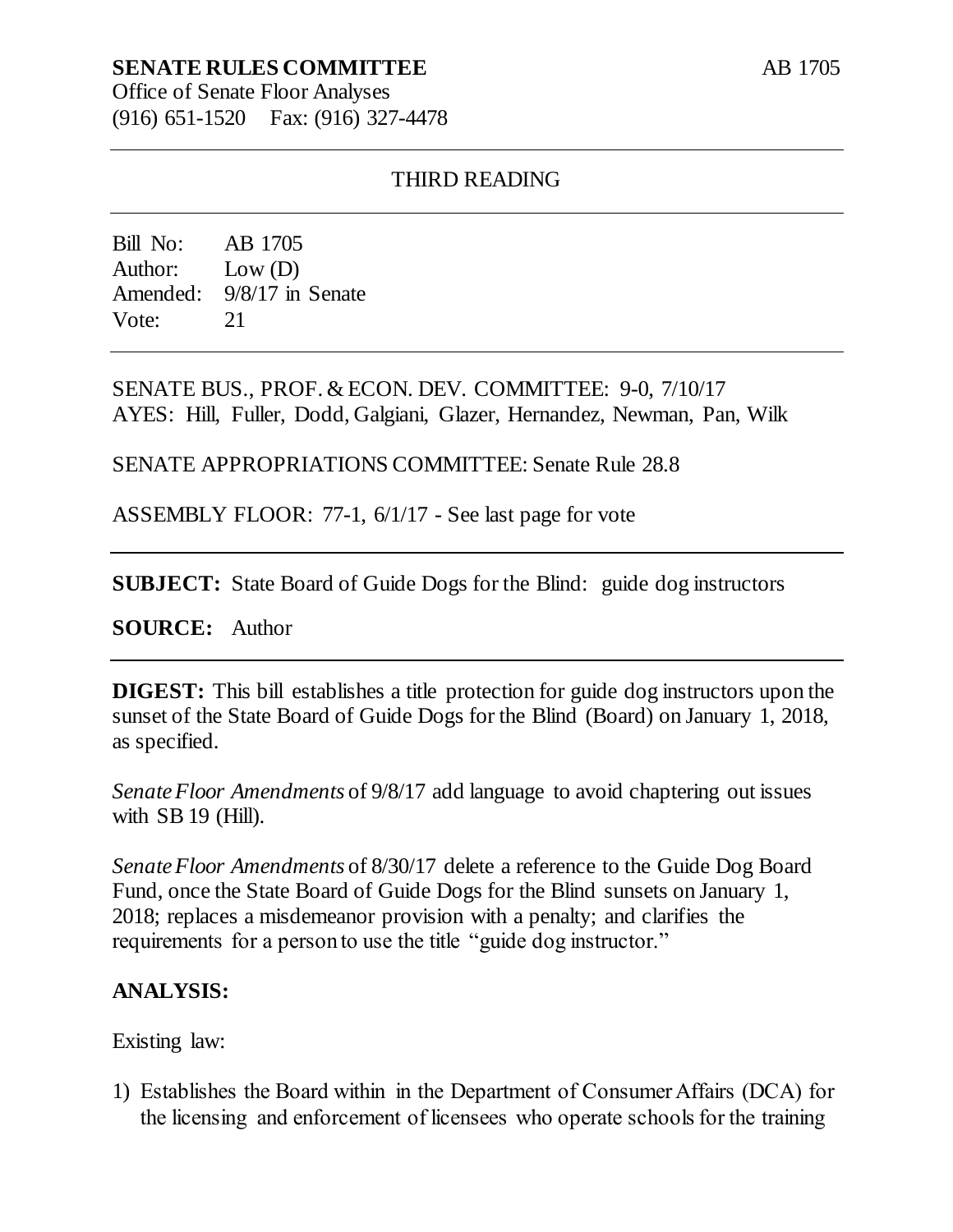of guide dogs and the instruction of persons who are blind and visually impaired in the use of guide dogs. (Business and Professions Code (BPC) § 7200, *et seq*.)

- 2) Requires the Board to consist of seven members appointed by the Governor, of which one member is the Director of Rehabilitation or his or her designated representative; the remaining members are persons who have shown a particular interest in dealing with the problems of persons who are blind or visually impaired and at least three of them are persons who are blind or visually impaired who use guide dogs. (BPC  $\S$  7200(a))
- 3) Provides the Board with exclusive authority to issue licenses for the instruction of persons who are blind or visually impaired in the use of guide dogs and for the training of guide dogs for use by persons who are blind and visually impaired, and also provides the Board with exclusive authority to issue licenses to operate schools for the training of guide dogs and the instruction of persons who are blind or visually impaired. (BPC  $\S$  7200.5(a))
- 4) Establishes an arbitration procedure pilot project in order to provide a procedure for the resolution of disputes between guide dog users and guide dog schools relating to the continued physical custody and use of a guide dog, as specified. (BPC § 7215.6(a))
- 5) Requires, until January 1, 2018, the Board to prepare a fact sheet which contains the following: (BPC  $\S 7217.7(a)(c)$ )
	- a) A description of the purpose of the Board;
	- b) A description of the Board's role in assisting guide dog users who are victims of alleged guide dog discrimination; and,
	- c) A description of the Board's arbitration procedure.
- 6) Requires, until January 1, 2018, the Board to post the factsheet on its website and provide copies to each licensed guide dog school. (BPC  $\S$  7215(b)(c))

This bill:

1) States that any person who uses in any sign, business card, or letterhead, or in any advertisement, the words "guide dog instructor" "certified guide dog instructor" or any other terms or letters indicating or implying that her or she is an instructor trained in the utilization or training of guide dogs for the blind, or who represents or holds himself or herself out as a guide dog instructor without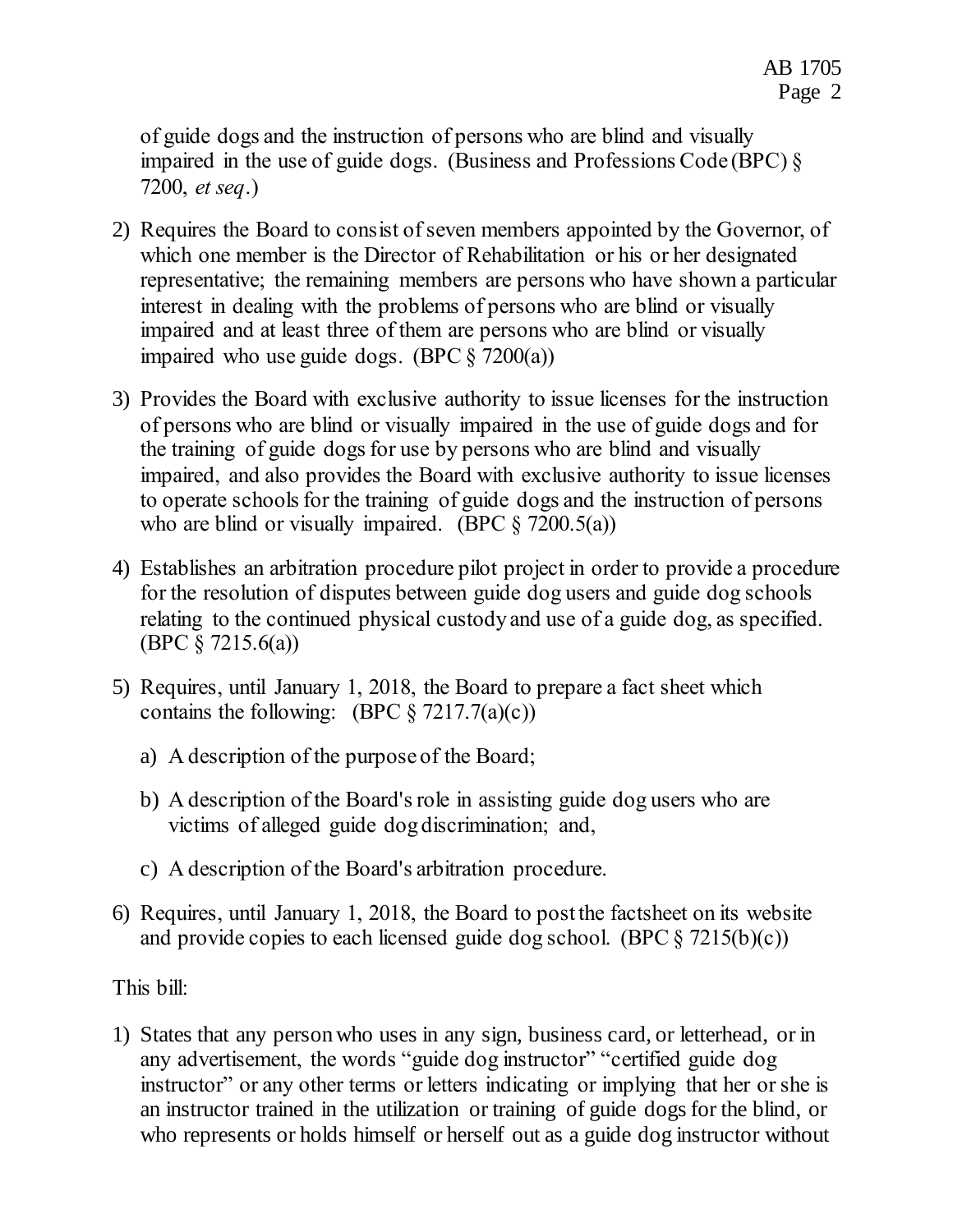having knowledge of the special problems of persons who are blind or visually impaired and being able to teach them , being able to demonstrate the ability to train guide dogs with which persons who are blind or visually impaired would be safe under various traffic conditions; or, being employed by a guide dog school certified by the International Guide Dog Federation, or a successor agency is guilty of a fine or civil penalty.

- 2) Defines "guide dog instructor" to mean a person who instructs or trains persons who are blind or visually impaired in the use of guide dogs or who engages in the business of training, selling, hiring, or supplying guide dogs for persons who are blind or visually impaired.
- 3) Defines "guide dog" to mean a dog that has been trained or is being trained to assist blind or visually impaired individuals, as specified.
- 4) Requires a guide dog school to annually submit to the DCA on or before September 1, a list of all trainers or guide dog instructors employed or contracted by the school and prohibits the DCA from charging a fee for collecting the data.
- 5) Deletes a reference to the Guide Dogs for the Blind Fund.
- 6) Adds language to avoid chaptering out issues.

# **Background**

*Purpose*. The legislative changes reflected in this bill are solutions to issues raised about the Board in the Assembly Committee on Business and Professions' staff Background Paper and during its sunset review hearing on February 27, 2017.

*Board of Guide Dogs for the Blind*. The Board was established in 1948 to ensure that blind or visually impaired individuals received well-trained guide dogs. The Board also confirms that blind or visually impaired individuals are thoroughly trained to be effective and safe guide dog users. Furthermore, the Board was also designed to assure donors of guide dog charities their donations are used for their intended charitable purpose. The Board licenses and regulates: 1) guide dog instructors; 2) guide dog schools; and, 3) fundraising programs that open new schools as specified in BPC §§ 7200.5-7210.6. Currently, the Board oversees 103 guide dog instructors, including 47 out of state instructors and three guide dog schools. The Board annually inspects all schools, requires new active guide dog instructors to take written, practical, and oral examinations, and requires instructors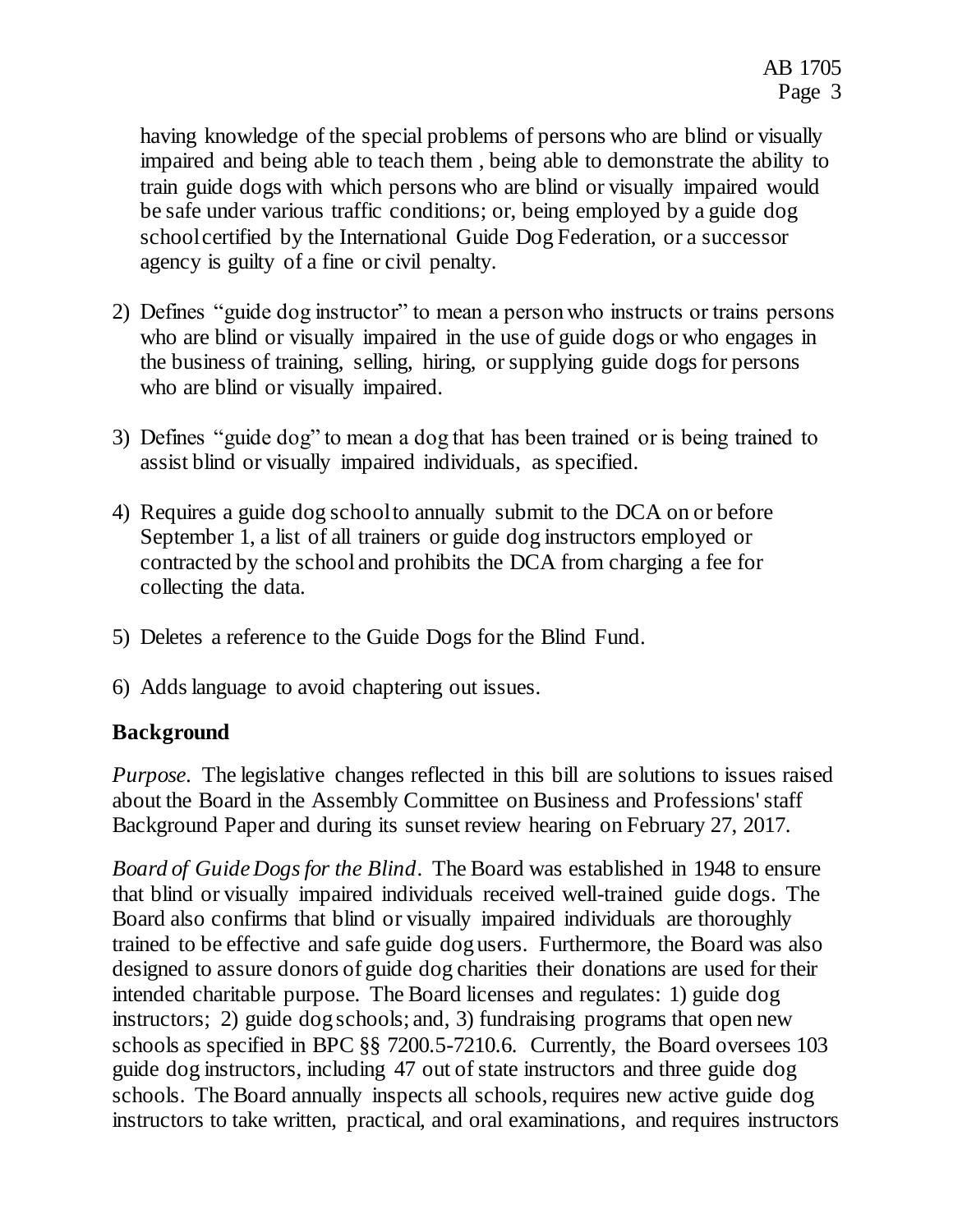to submit proof of eight hours of continuing education (CE) each year to remain licensed. California is the only State that has such a regulatory program. This bill prohibits, upon the sunset of the Board in January 2018, any person from using in any sign, business card, letterhead, or advertisement, the words "guide dog instructor" "certified guide dog instructor" or any other terms implying that he or she is an trained instructor in the utilization or training of guide dogs, without having knowledge of the special problems of persons who are blind or visually impaired and being able to teach them; being able to demonstrate the ability to train guide dogs with which persons who are blind or visually impaired would be safe under traffic conditions; or, be employed by a guide dog school certified by the International Guide Dog Federation, in an effort to ensure that only qualified individuals may instruct in the utilization or training of guide dogs.

*Joint Oversight Hearings and Sunset Review of DCA Licensing Boards*. In February and March of 2017, the Assembly Committee on Business and Professions and the Senate Committee on Business, Professions and Economic Development (Committees) conducted multiple joint oversight hearings to review 12 regulatory boards within the DCA and one regulatory entity outside of the DCA. The sunset bills are intended to implement legislative changes recommended in the respective background reports drafted by the Committees for the agencies reviewed this year. During the sunset review hearings, the Committees take public testimony and evaluate the eligible agency prior to the date the agency is scheduled to be repealed. An eligible agency is allowed to sunset unless the Legislature enacts a law to extend, consolidate, or reorganize the eligible agency.

*The Sunset Review Process*. The sunset review process provides a formal mechanism for the DCA, the Legislature, the regulatory boards, bureaus and committees, interested parties, and stakeholders to make recommendations for improvements to the authority of consumer protection boards and bureaus. This is performed on a standard four-year cycle and was mandated by SB 2036 (McCorquodale, Chapter 908, Statutes of 1994). Each eligible agency is required to submit to the Committees a report covering the entire period since last reviewed that includes, among other things, the purpose and necessity of the agency and any recommendations of the agency for changes or reorganization in order to better fulfill its purpose. During the sunset review hearings, the Committees take public testimony and evaluate the eligible agency prior to the date the agency is scheduled to be repealed.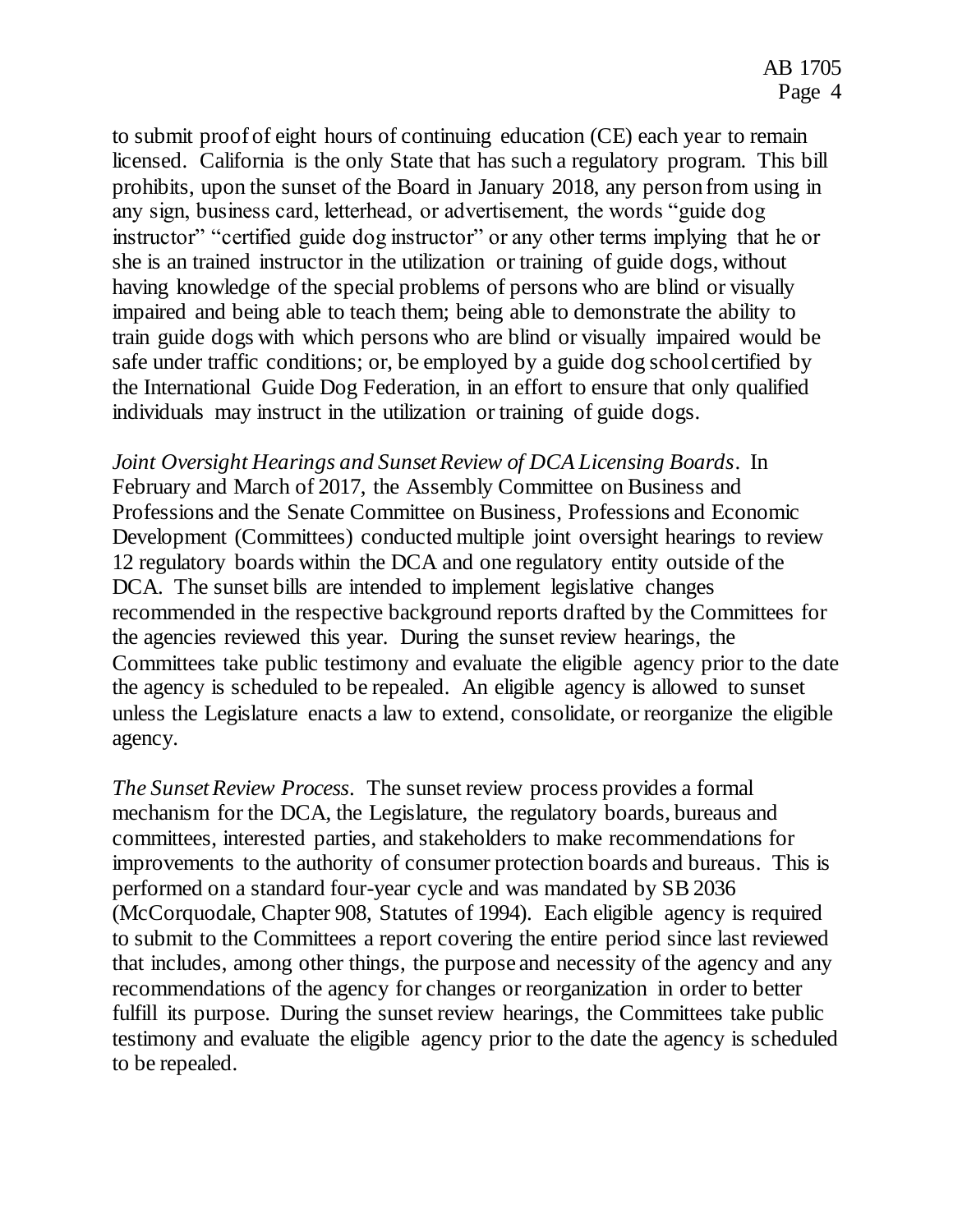*Related/Prior Legislation.* SB 1331 (Pavley Chapter, 595, Statutes of 2016), allowed out-of-state personnel to provide follow-up services in California without a license, under specified conditions; revised the composition of the Board to include three, instead of two, representatives of the legally blind or visually impaired community; and, required the Board to create a factsheet that provides specified information about the Board which must be made available to each licensed school to provide to every student receiving training from that school.

**FISCAL EFFECT:** Appropriation: No Fiscal Com.: Yes Local: No

**SUPPORT:** (Verified 8/28/17)

California Association of Guide Dog Users California Council of the Blind National Federation of the Blind of California

# **OPPOSITION:** (Verified 8/28/17)

California State Board of Guide Dogs for the Blind

**ARGUMENTS IN SUPPORT:** The California Council of the Blind writes in support, "[This bill] will bring about a win-win situation, both for those who use guide dogs and the industry itself."

The National Federation of the Blind of California and the California Association of Guide Dog Users writes in support, "Elimination of the Board will save taxpayer money used by the Board and for oversight by the Department of Consumer Affairs. It will also save guide dog school resources used both to support the Board and to complete the redundant paperwork that the Board requires."

**ARGUMENTS IN OPPOSITION:** The California State Board of Guide Dogs for the Blind writes in opposition, "we believe that the sunset of the Board, particularity at this time, on the heels of the implementation of SB 1331 (Chapter 595 - Statutes of 2016) does not provide sufficient time to properly assess the impact of an unregulated industry in the hands of a privately held out-of-state organization on California public safety and consumer protection."